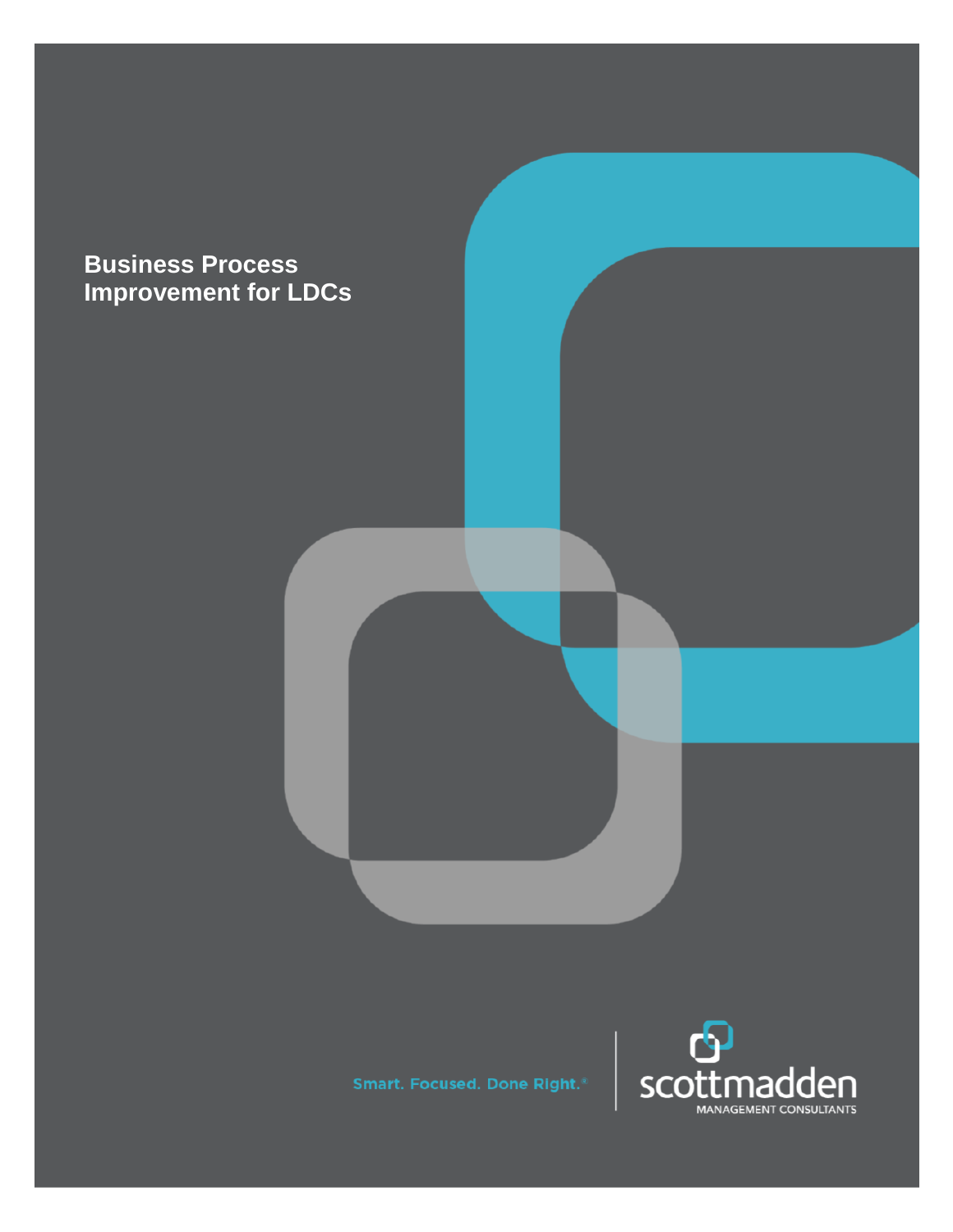

Natural gas local distribution companies (LDCs) continue to be faced with attrition, or at best slow growth, volatile commodity prices and uncertain demand, shrinking margins, and continued competition from electric. Addressing these issues can be challenging, particularly for companies with a traditional utility mindset and culture and investments often steeped in the legacy of a 100+ year old company.

Taking a fresh look at what you do, and how you do it, is good for shareholders, customers, and employees. Companies tackling these issues from the process/function level, how the work actually gets done, have seen immediate and sustained results in three areas—financial performance, customer service, and culture. Shareholders benefit from improved operating efficiencies and a more competitive cost structure; customers benefit from improved customer service and lower (or more slowly increasing) rates; and employees benefit from additional opportunities and improved tools and by becoming more engaged in a new culture where continuous improvement is the objective and it is okay to try new things and change.

ScottMadden's has a proven Business Process Improvement (BPI) method for LDCs to review and improve their core business. Through this method, ScottMadden has helped clients define many improvements to their business, including:

- Consolidating call centers
- Improving field operations productivity and effectiveness
- Centralizing back office operations
- Establishing more efficient billing, payment, and collection processes
- Sourcing more strategically
- Increasing employee engagement

One of our clients, a leading LDC, continues to recognize the BPI process in investor communication for contributing to its increasing operating income per employee. This LDC improved from \$48K operating

income/employee in the year prior to the process (kicked off January 9, 2004) to \$84K operating income/employee in a recent year. The fact that this figure continues to increase is a testament to the environment of continuous improvement that has been ingrained in the Company.

The BPI process helps ingrain a culture of continuous improvement and creates real, positive change in how employees do their jobs. This was best stated by a project team member:



"[this project] was a springboard for our future…there is no way (culturally, teamwork, open and honest communication, etc.) that we would be where we are today without it."



1